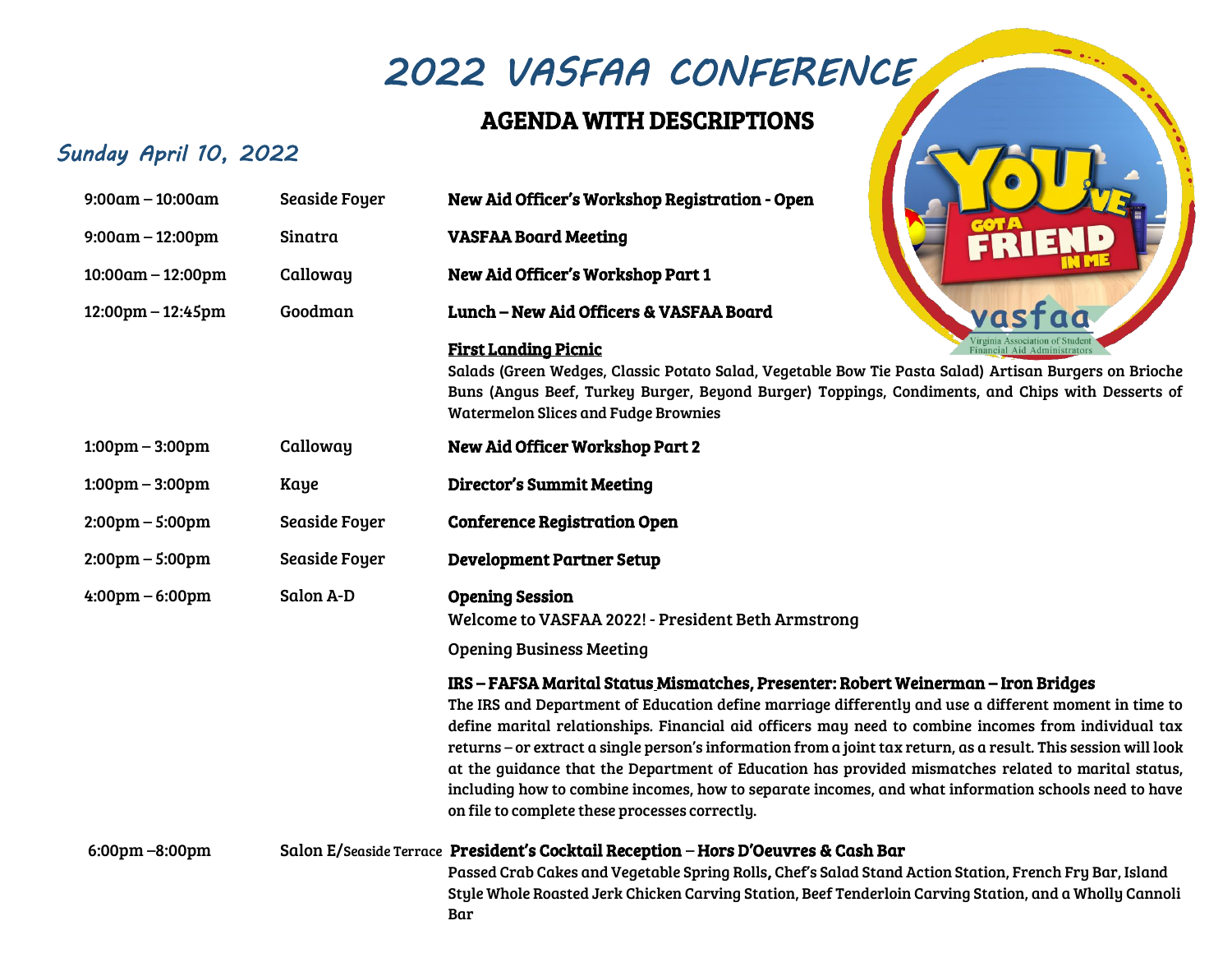| $8:00 \text{pm} - 10:00 \text{pm}$ | Salon E       | <b>VASFAA Entertainment – Music Trivia!!!</b><br>Continue to enjoy the evening with friends and colleagues that you have not seen for the last two years!<br>Share your stories and/or commiserate with the only people that can understand what you've been<br>through, enjoy some fun, music, and laughter by playing Music Bingo!!!                                                                                                                                                                                                                                                                                                                                                                                                                                                                                                                                                    |
|------------------------------------|---------------|-------------------------------------------------------------------------------------------------------------------------------------------------------------------------------------------------------------------------------------------------------------------------------------------------------------------------------------------------------------------------------------------------------------------------------------------------------------------------------------------------------------------------------------------------------------------------------------------------------------------------------------------------------------------------------------------------------------------------------------------------------------------------------------------------------------------------------------------------------------------------------------------|
| Monday April 11, 2022              |               |                                                                                                                                                                                                                                                                                                                                                                                                                                                                                                                                                                                                                                                                                                                                                                                                                                                                                           |
| $8:00am - 9:00am$                  | Salon A-D     | <b>Coffee &amp; Breakfast with our Development Partners</b>                                                                                                                                                                                                                                                                                                                                                                                                                                                                                                                                                                                                                                                                                                                                                                                                                               |
| $8:00am - 4:00pm$                  | Seaside Foyer | <b>Conference Registration Open</b>                                                                                                                                                                                                                                                                                                                                                                                                                                                                                                                                                                                                                                                                                                                                                                                                                                                       |
| $9:00am - 10:15am$                 | Salon A-D     | General Session – Students Entering into Repayment, Presenter: Will Schaffner, MOHELA<br><b>Cecelia Dwyer, College Ave</b><br><b>Moderator:</b><br>You can't afford to miss this discussion on how you, your office, and your role on campus is more crucial<br>now than ever in supporting students and graduates. We will discuss the current environment<br>surrounding loan payment and repayment, as well as your critical role in this process. Join your colleagues<br>to determine if you, your office/campus are prepared, to support our students and borrowers in<br>maneuvering the payment of their Public and Private education loans.                                                                                                                                                                                                                                      |
| $9:00am - 12:00pm$                 | Seaside Foyer | <b>Development Partners Exhibits Open</b>                                                                                                                                                                                                                                                                                                                                                                                                                                                                                                                                                                                                                                                                                                                                                                                                                                                 |
| $10:30$ am - 11:30am               | Goodman       | Who Must File a Tax Return, Presenter: Robert Weinerman, Iron Bridges<br>Moderator: Brad Scaggs. Kennedy & Company<br>One of the most challenging aspects of verification is not verification at all - it's that in the process of<br>verifying non-filers, especially students, we find many students or family members who should have filed<br>tax returns. Are you confident that you can tell a nonfiler from a filer? Do you know what to tell a student<br>(or a dependent student's parent) when they need to file a tax return before you can complete their aid<br>application? This program will cover what you need to review when you receive a non-filer's statement of<br>earnings, including a careful review of household employee income, gross income, net-earnings from self-<br>employment, and the penalties people are assessed when they file their returns late. |
|                                    | Calloway      | Student Loan Advocacy 2.0 - SCHEV's New Loan Education Course, Presenter: Scott Kemp, SCHEV<br>Moderator: Matt Nettleton, Inceptia<br>Last fall marked the launch of Virginia's first student loan tool (virginiastudentloanhelp.org). This online<br>resource is designed to help future, current and former students understand the complexities of student<br>loan borrowing and repayment, within the context of all aspects of how to finance college and life expenses.                                                                                                                                                                                                                                                                                                                                                                                                             |
|                                    | <b>Dorsey</b> | Scaling Up Scholarship Mentoring, Presenters: Page Fetter, Virginia Tech Chad Sartini, Virginia Tech<br>Moderator: Kathleen Roebuck, Cognition Financial<br>This session will examine how one institution grew a scholarship mentoring program from 500 students to<br>over 1600 students in two years. Scholarship mentoring is a student service designed to renew                                                                                                                                                                                                                                                                                                                                                                                                                                                                                                                      |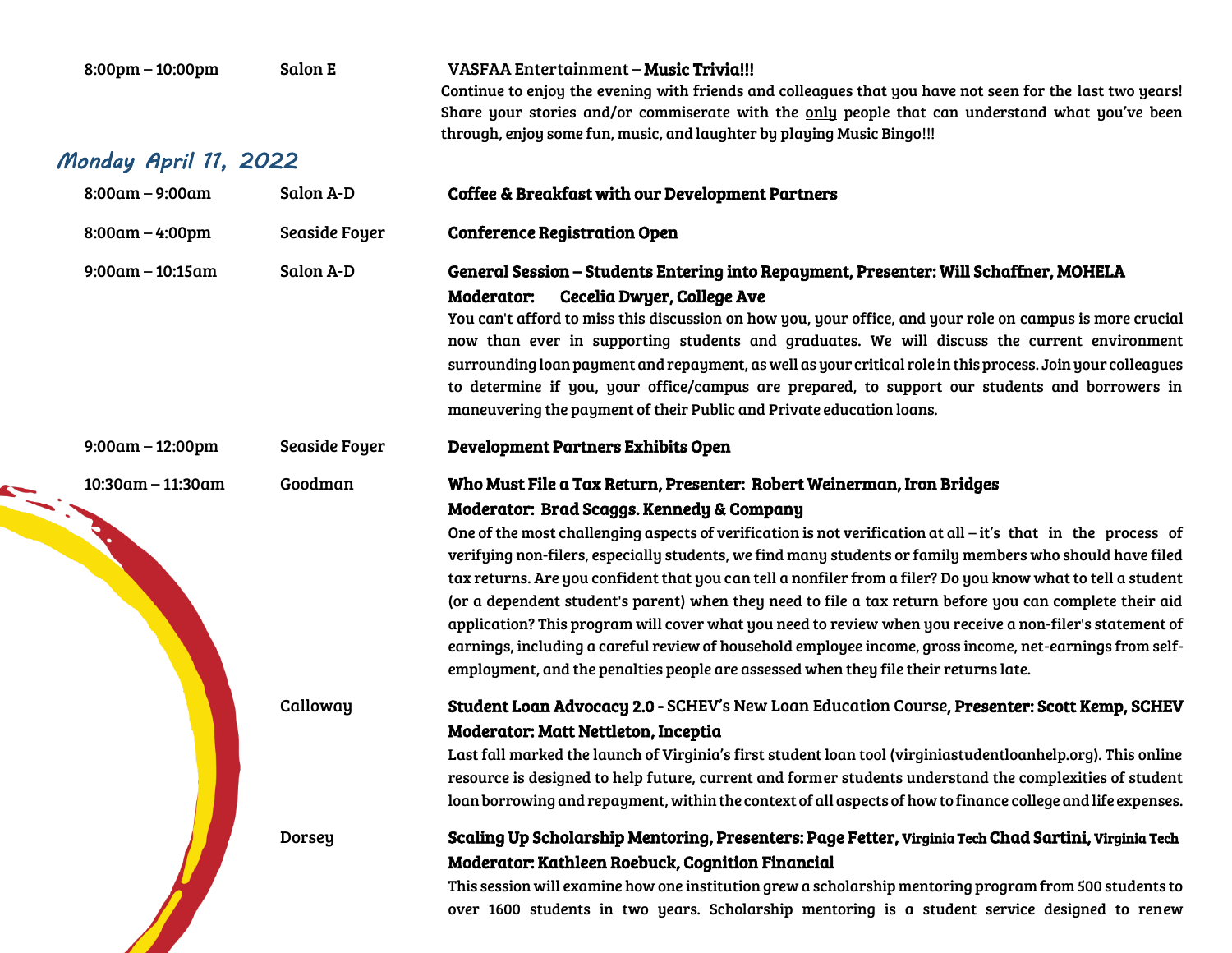|                                    |               | scholarships, grow retention, improve graduation and keep college affordable. Standing in the gray area<br>between advising and coaching, mentoring is a student success strategy. Mentees in this program are<br>undergraduate students in financial need, underrepresented, underserved and/or first-generation<br>students. Presenters will explain the collaboration of academic advising, enrollment management, and                                              |
|------------------------------------|---------------|------------------------------------------------------------------------------------------------------------------------------------------------------------------------------------------------------------------------------------------------------------------------------------------------------------------------------------------------------------------------------------------------------------------------------------------------------------------------|
|                                    | <b>Kaye</b>   | How to Engage Students Better than Tik Tok, Presenter: Tim Young, Earnest<br>Moderator: Kevin Holman, Campus Logic<br>With calls, emails, texts, letters, and tweets, you might wonder how students still miss your messages.<br>Students are overstimulated and if you want your message to be heard, you have to think like a social<br>media company. Here, you will find the tools you need to engage your students on their terms and make<br>your message heard. |
| $12:00 \text{pm} - 1:00 \text{pm}$ |               | Lunch & Learn Sessions – Grab Your Choice of Boxed Lunch & Head to one of these exciting<br>sessions presented by our Development Partners                                                                                                                                                                                                                                                                                                                             |
|                                    | Goodman       | <b>Campus Logic: Engaging Gen Z with Clear Communications</b>                                                                                                                                                                                                                                                                                                                                                                                                          |
|                                    | Calloway      | Ocelot: AI Student Engagement Through Smart Communications                                                                                                                                                                                                                                                                                                                                                                                                             |
|                                    | <b>Dorsey</b> | ECMC: Preparing for the End: Avoiding CDR Disaster!                                                                                                                                                                                                                                                                                                                                                                                                                    |
|                                    | Kaye          | Kennedy & Company: 1st Aid: A Net Price Calculator that is so Much More                                                                                                                                                                                                                                                                                                                                                                                                |
| $1:30 \text{pm} - 2:30 \text{pm}$  | Salon A-D     | General Session - FAFSA Simplification - Karen McCarthy, NASFAA<br>The biggest changes to the FAFSA in history will be implemented in the 2024-25 application cycle - are you<br>ready? Explore the upcoming changes to the FAFSA, including direct data sharing with the IRS and a<br>streamlined Federal Methodology, and learn more about the latest updates on implementation and<br>NASFAA's Student Aid Index Modeling Tool.                                     |
| $2:30 \text{pm} - 4:00 \text{pm}$  | Seaside Foyer | Development Partners Exhibits Open - VISIT OUR PARTNERS!                                                                                                                                                                                                                                                                                                                                                                                                               |
| $2:45 \text{pm} - 3:45 \text{pm}$  | Goodman       | <b>VASA Application Updates – Lee Andes, SCHEV</b>                                                                                                                                                                                                                                                                                                                                                                                                                     |
|                                    | Calloway      | Tips for Maintaining a Healthy Work-Life Balance, Presenter: Casey Miller, Ascent<br><b>Moderator: Scott Orris, ELM Resources</b><br>Do you feel as if you need a change in your life? At the workshop, you'll discover<br>Why a work/life balance is important (especially nowadays!)<br>How our team manages a work/life balance.<br>Tips to maintain your physical, emotional and mental wellness.<br>Creating (good) and breaking (bad) habits.                    |
|                                    | Dorsey        | Eliminating Bias in Financial Aid, Presenter: Loretta Jones, ECPI University                                                                                                                                                                                                                                                                                                                                                                                           |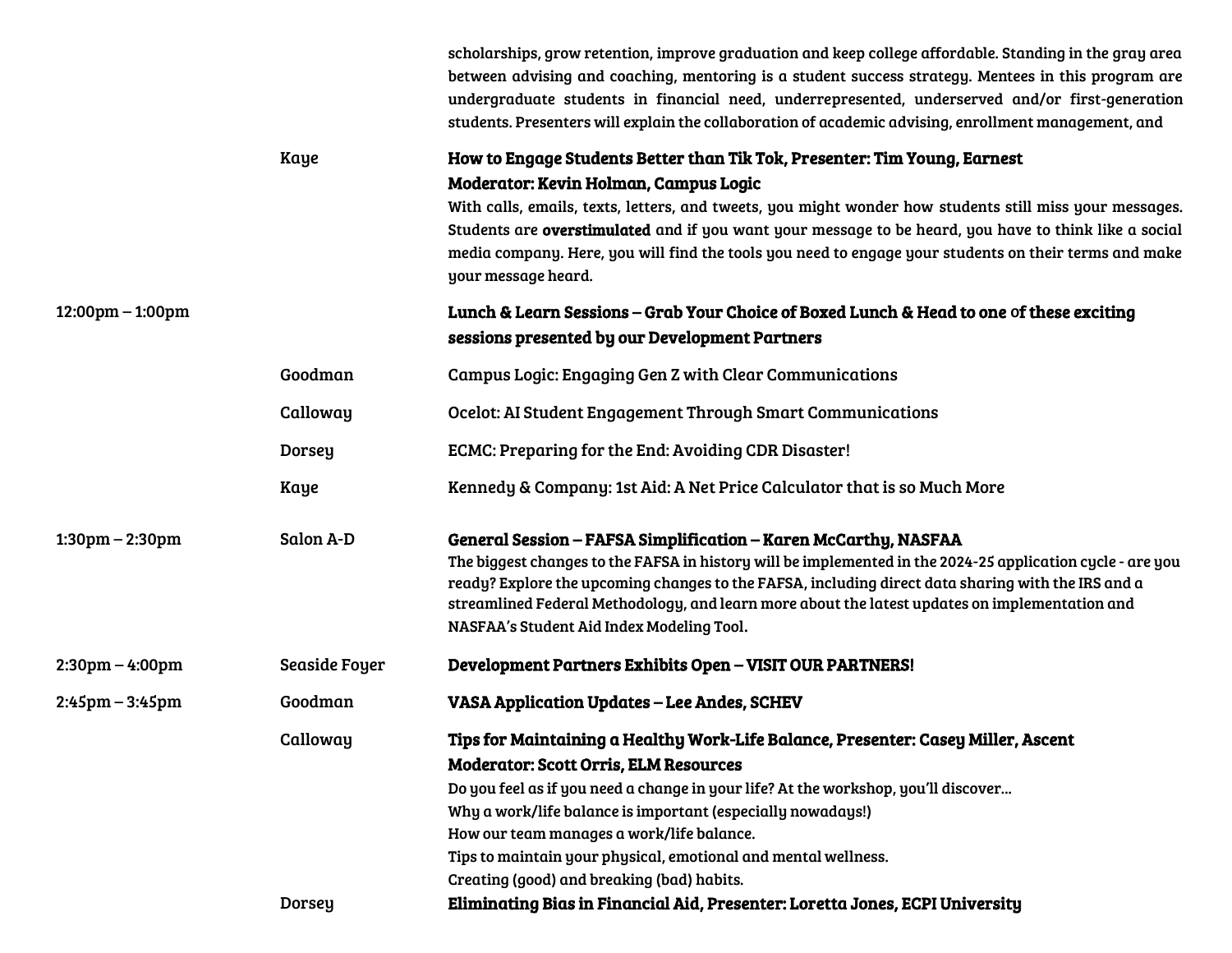|                                    | Kaye                 | <b>Moderator: Nanette White, Sallie Mae</b><br>We will be defining what a bias is, discussing where bias can be found in Financial Aid, how to address the<br>bias in the office, and discussing solutions to eliminate it.<br>Life After HEERF Panel, Presenters: Beth Armstrong, Virginia Tech, Laurie Owens, VCCS<br><b>Jesse McMillan, VCU</b><br>Moderator: Anne Traverso, Sofi<br>Panel discussion with 3 college representatives about HEERF spending and experiences. Opportunity for<br>Q&A with audience.                                                                                                                                          |
|------------------------------------|----------------------|--------------------------------------------------------------------------------------------------------------------------------------------------------------------------------------------------------------------------------------------------------------------------------------------------------------------------------------------------------------------------------------------------------------------------------------------------------------------------------------------------------------------------------------------------------------------------------------------------------------------------------------------------------------|
| $4:00 \text{pm} - 5:00 \text{pm}$  | Salon A-D            | General Session: Five Disfunctions of a Team, Presenter: Patty Peterson, Citizens                                                                                                                                                                                                                                                                                                                                                                                                                                                                                                                                                                            |
|                                    |                      | <b>Moderator: Dave Deibel, ECMC</b><br>The Five Dysfunctions of a Team session addresses common hurdles to building a cohesive team, describes<br>how to know if you are on a dysfunctional team, and provides ways to begin the process of having a better<br>team. Organizational politics, poor communication, lack of trust, and simply being human make having a<br>strong team challenging. This session, based on the book, The Five Dysfunctions of a Team: A Leadership<br>Fable by best-selling author Patrick Lencioni, will show you the simple, effective steps to take to develop a<br>financial aid team that is both cohesive and effective. |
| $6:00 \text{pm} - 8:30 \text{pm}$  | <b>Hotel Lobby</b>   | VASFAA Dinner Groups - Meet Your Group in the Hotel Lobby                                                                                                                                                                                                                                                                                                                                                                                                                                                                                                                                                                                                    |
| $8:30 \text{pm} - 10:00 \text{pm}$ | <b>Salon E</b>       | VASFAA Entertainment – Music Bingo / Cash Bar & Deserts<br>We're Back!!! And we are ready to have some fun with the ever-popular game of Music Bingo! You are<br>guaranteed to have fun and lots of laughs!                                                                                                                                                                                                                                                                                                                                                                                                                                                  |
| Tuesday, April 12, 2022            |                      |                                                                                                                                                                                                                                                                                                                                                                                                                                                                                                                                                                                                                                                              |
| $7:30$ am – 8:00am                 | Salon A-D            | <b>Coffee &amp; Breakfast with our Development Partners</b>                                                                                                                                                                                                                                                                                                                                                                                                                                                                                                                                                                                                  |
| $7:30am - 2:00pm$                  | <b>Seaside Foyer</b> | <b>Conference Registration Open</b>                                                                                                                                                                                                                                                                                                                                                                                                                                                                                                                                                                                                                          |
| $8:00am - 12:00pm$                 | <b>Seaside Foyer</b> | Development Partners Exhibits Open                                                                                                                                                                                                                                                                                                                                                                                                                                                                                                                                                                                                                           |
| $8:00am - 9:00am$                  |                      | <b>Birds of a Feather Sector Sessions</b>                                                                                                                                                                                                                                                                                                                                                                                                                                                                                                                                                                                                                    |
|                                    | Goodman              | 4yr Public                                                                                                                                                                                                                                                                                                                                                                                                                                                                                                                                                                                                                                                   |
|                                    | Calloway             | 4yr Private                                                                                                                                                                                                                                                                                                                                                                                                                                                                                                                                                                                                                                                  |
|                                    |                      |                                                                                                                                                                                                                                                                                                                                                                                                                                                                                                                                                                                                                                                              |
|                                    | <b>Dorsey</b>        | 2yr Public                                                                                                                                                                                                                                                                                                                                                                                                                                                                                                                                                                                                                                                   |
|                                    | <b>Kaye</b>          | Proprietary                                                                                                                                                                                                                                                                                                                                                                                                                                                                                                                                                                                                                                                  |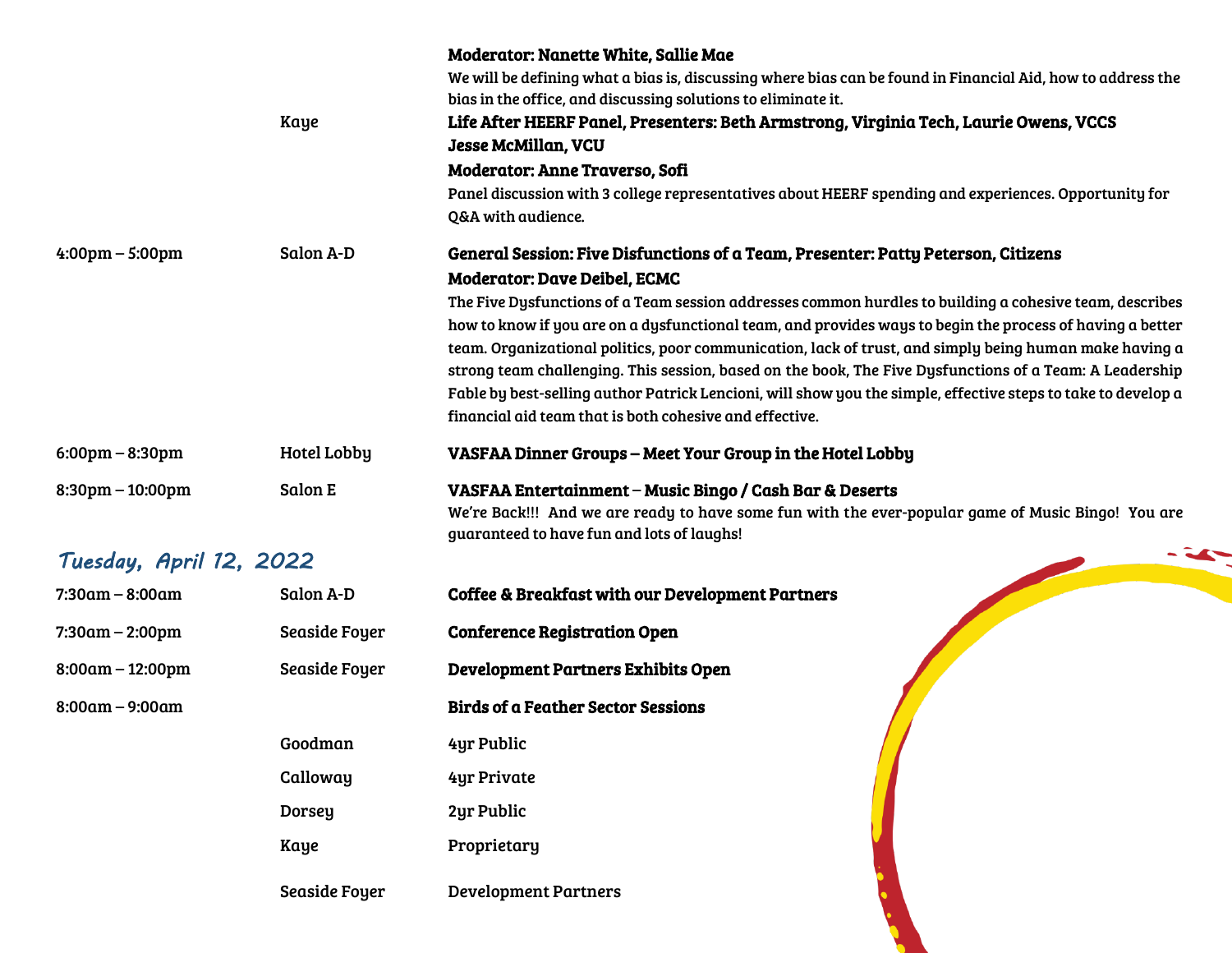| $9:15$ am - 10:30am  | Salon A-D     | General Session - Adopting a Healthy Mental Health Campus Culture, Presenter: Dr. Kris Lee,<br><b>Active Minds</b><br><b>Moderator: Paula Craw, ECMC</b><br>Active Minds is the nation's premier nonprofit organization supporting mental health awareness and<br>education for young adults. Since 2009, Active Minds speakers have been providing engaging, encouraging,<br>and safe mental health education that's tailored for students, young adults, educators, professional<br>groups, and other audiences. Active Minds is opening up the conversation about mental health and<br>creating lasting change in the way mental health is talked about, cared for, and valued in the United States.                             |
|----------------------|---------------|-------------------------------------------------------------------------------------------------------------------------------------------------------------------------------------------------------------------------------------------------------------------------------------------------------------------------------------------------------------------------------------------------------------------------------------------------------------------------------------------------------------------------------------------------------------------------------------------------------------------------------------------------------------------------------------------------------------------------------------|
| $10:45$ am - 11:45am | Goodman       | Asset Related Conflicting Information, Presenter: Robert Weinerman, Iron Bridges<br><b>Moderator: Patty Peterson, Citizens</b><br>In its definition of "good practices" for identifying conflicting information, the Department of Education<br>asks financial aid officers to compare an applicant's answers to the asset questions on the FAFSA to<br>information that the school may have received on a tax return or tax return transcript. This session will<br>cover the asset related information that can be derived from the tax return, including a look at interest,<br>dividends, business income, rental income, and retirement income, and how these may be used to identify<br>conflicting information on the FAFSA. |
|                      | Calloway      | FWS Round Table, Presenters: Brad Barnett – James Madison University Mindy Taliaferro –<br>Virginia Tech<br><b>Moderator: Willy Carey, Global Financial</b>                                                                                                                                                                                                                                                                                                                                                                                                                                                                                                                                                                         |
|                      | <b>Dorsey</b> | State Aid 101, Presenter: Shannon Martini, Reynolds Community College<br><b>Moderator: Tim O'Donnell, CMD Outsourcing</b><br>This fun and interactive session will provide attendees with an overview of state grants and eligibility<br>requirements through a game show format. This session is designed for those who are new aid officers or<br>new to Virginia and wish to know more about the eligibility requirements for Virginia undergraduate state<br>aid programs.                                                                                                                                                                                                                                                      |
|                      | Kaye          | Leveraging Scholarships to Strategically Allocate Institutional Resources, Presenter: Brad<br><b>Scaggs, Kennedy &amp; Company</b><br><b>Moderator: Rick Gallagher, Ascent</b><br>Do you ever wish you had better data to guide your scholarship decisions? As former higher education<br>administrators we did. That is why we built a tool that provides important insights to help decision-makers<br>and informs your institution's enrollment strategy. In this session, we will discuss why understanding<br>your admitted class's propensity to enroll is an important first step to help you meet your enrollment goals;                                                                                                    |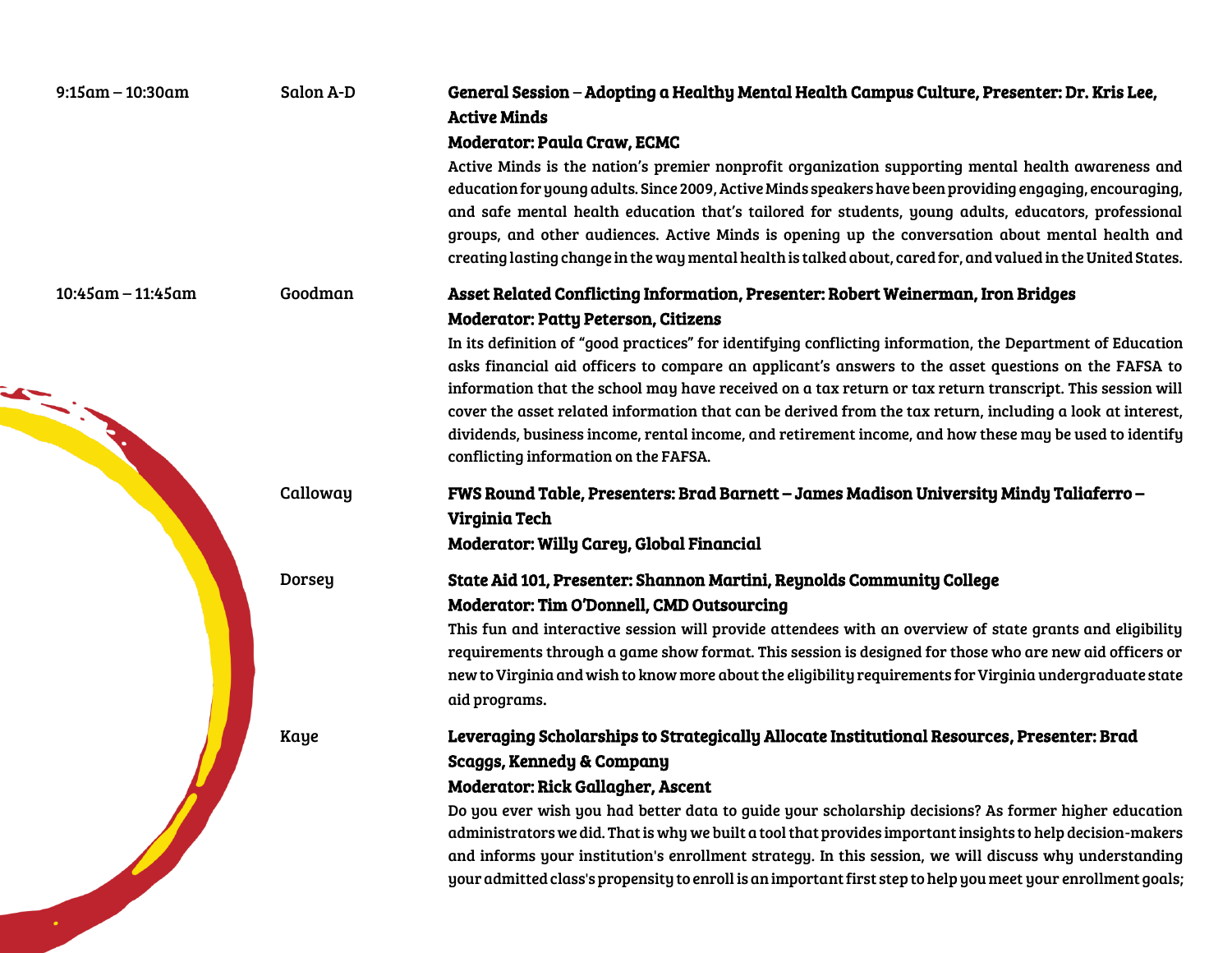|                                    |               | and how you can use your institutional scholarships in a way to ensure the most impact. We will talk about<br>our differentiated approach to this work and the outcomes it provides.                                                                                                                                                                                                                                                                                                                                                                            |
|------------------------------------|---------------|-----------------------------------------------------------------------------------------------------------------------------------------------------------------------------------------------------------------------------------------------------------------------------------------------------------------------------------------------------------------------------------------------------------------------------------------------------------------------------------------------------------------------------------------------------------------|
| $12:00 \text{pm} - 2:00 \text{pm}$ | Salon A-D     | Luncheon / Awards / SASFAA Update Bill Spiers, SASFAA Past President Big Resignation,<br>Big Lebowski, or Big & Rich: Who Cares? VASFAA has career advice for 2022!<br>Presenter: Bill Ayers, College Ave<br>Moderator: Beth Armstrong, Virginia Tech                                                                                                                                                                                                                                                                                                           |
| $2:30 \text{pm} - 3:30 \text{pm}$  | Goodman       | Financial Aid's Role in Enrollment Management, Presenter: Beth Armstrong, Virginia Tech                                                                                                                                                                                                                                                                                                                                                                                                                                                                         |
|                                    |               | <b>Moderator: Dennis Moy, Discover</b><br>There is no doubt that the administration of financial aid is our primary responsibility. However, the way<br>you view your and your office's role within an Enrollment Management structure not only impacts your<br>day-to-day activities but:                                                                                                                                                                                                                                                                      |
|                                    |               | • Your role with your campus partners.<br>• How your office is viewed on campus; and,<br>• When you are included in decisions that directly impact your office.<br>It does not always take the financial aid office "moving a mountain" to make positive changes within an<br>Enrollment Management framework. This session will discuss some of the processes that Virginia Tech has<br>taken to ensure that Financial Aid plays a key role within Enrollment Management at the institution and<br>how it has affected our office relationships across campus. |
|                                    | Calloway      | Customer Service, Presenter: Melissa Franks, W&M<br><b>Moderator: Tim Jones, The NHHEAF Network</b>                                                                                                                                                                                                                                                                                                                                                                                                                                                             |
|                                    | <b>Dorsey</b> | Dependency Overrides & Appeals, Presenters: Andrew Quinn, John Tyler Community College<br>Sherika Charity, Reynolds Community College<br><b>Moderator: Sean McGivney, KHEAA</b><br>Come with us into the world of dependency overrides and appeals! In this session we will discuss<br>requirements for dependency overrides and appeals (SAP, Change of Income, COA) while looking at case<br>studies to determine student eligibility. This session will include Interactive attendee participation!                                                          |
|                                    | Kaye          | Financial Education and Issues of Student Inequity, Presenter: Matt Nettleton, Inceptia<br><b>Moderator: Tim Young, Earnest</b>                                                                                                                                                                                                                                                                                                                                                                                                                                 |
| 3:00pm                             | Seaside Foyer | Development Partner Breakdown - Then Join the VASFAA Family Feud!                                                                                                                                                                                                                                                                                                                                                                                                                                                                                               |
| $3:45$ pm – $4:30$ pm              | Salon A-D     | General Session - VASFAA Family Feud - Biz Daniel, ELM Resources Kevin Perry                                                                                                                                                                                                                                                                                                                                                                                                                                                                                    |
| $5:00 \text{pm} - 6:30 \text{pm}$  | Hotel Lobby   | VASFAA's 2 <sup>nd</sup> 5K Run/Walk for Charity                                                                                                                                                                                                                                                                                                                                                                                                                                                                                                                |